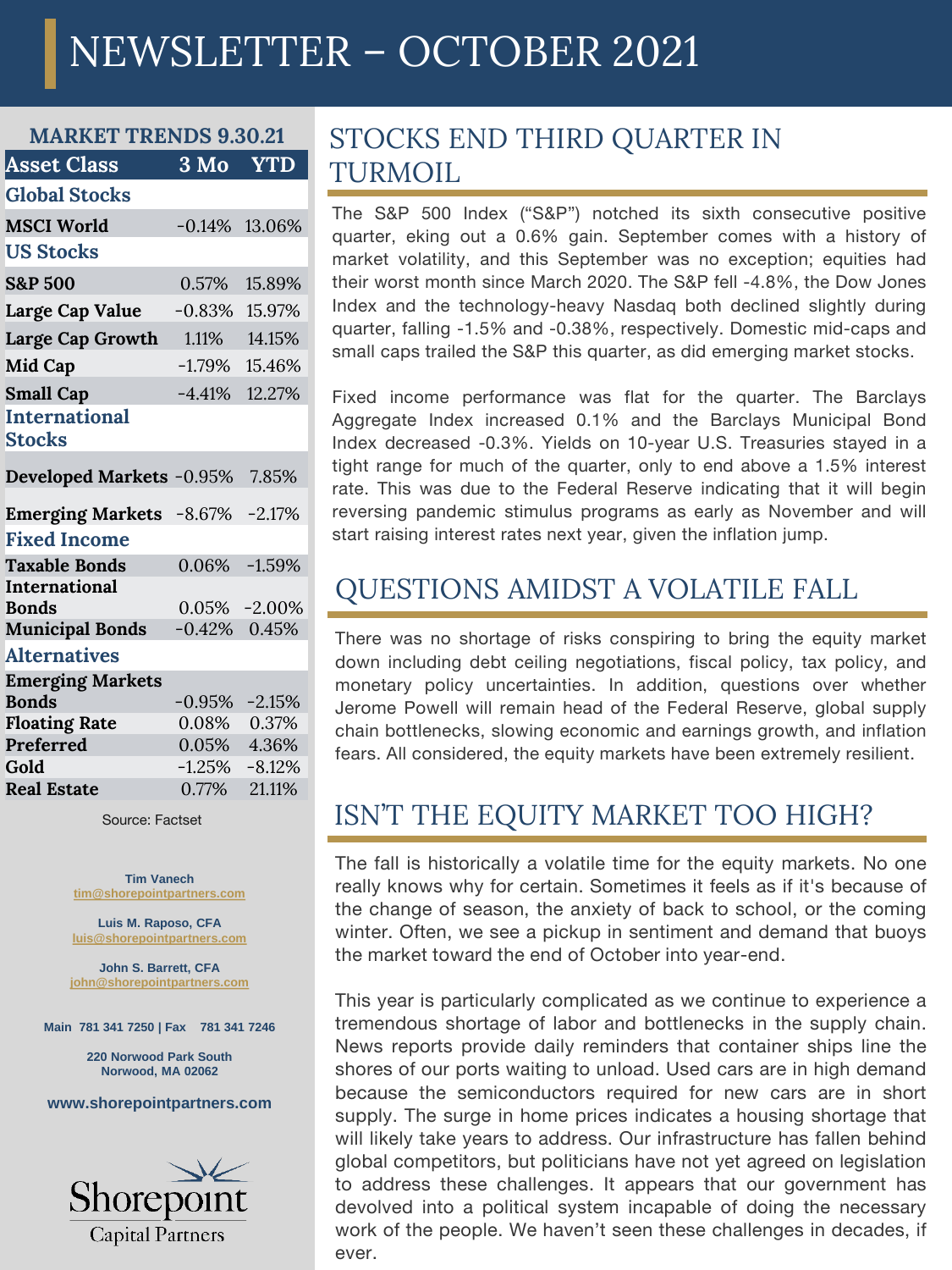#### IDENTIFYING OPPORTUNITY. NAVIGATING RISK.

It's important to note that there is a difference between the economy and the stock market. The stock market is a leading indicator and acts as a precursor to what it sees happening in the real economy in the future. The recent market volatility is unsettling, but not unusual. Therefore, we manage your portfolios in a diversified manner considering your investment time horizon, cash needs and risk tolerance.

# IS THE EQUITY MARKET TOO EXPENSIVE?

Yes and No! Certain pockets look expensive such as domestic mid to larger cap growth stocks, SPACs, IPOs and EV sector. However, large, dividend paying stocks domiciled domestically trade at a reasonable valuation – i.e., bank stocks and healthcare look attractive. International and emerging market equitybased companies also look appealing for long term investors, which we are. For all the news about the market's resilience this year; that just refers to the overall S&P 500 Index. Most of the stocks in the S&P have experienced significant weakness and corrected. According to Charles Schwab, more than 90% of the S&P 500's constituents have had at least a 10% correction from their highs, with just under 90% for the NASDAQ (tech-laden index) and an incredible 98% for the Russell 2000 (small-cap index).

> P/E ratio of the top 10 and remaining stocks in the S&P 500 Next 12 months  $50x$  $45x$ Average % of avg. Current Top 10  $28.6x$ **Remaining stocks**  $19.1x$  $15.7x$  $122%$  $40<sub>2</sub>$ **S&P 500**  $20.3x$  $124%$  $16.4x$  $35x$ 30  $25x$  $20<sub>2</sub>$  $15x$  $10<sub>2</sub>$  $5x$  $\frac{1}{22}$ oo  $\overline{0}2$  $04$  $\overline{\text{cos}}$  $10^{-1}$  $\frac{1}{2}$  $\overline{14}$  $16'$  $.18$  $\dot{20}$ '96  $98$  $06'$

The valuation stock distribution, most expensive to cheapest, is historical high.

We are constantly evaluating our holdings to navigate risks while looking for opportunities in sectors/stocks that may be temporarily out of favor. It is impossible to predict the short or intermediate term market moves, so we focus on applying a disciplined investment approach to your accounts, adding to out of favor areas/stocks and paring holdings that get ahead of themselves—while trying to avoid the more speculative areas of the market. We try to use common sense and patience relying on our collective experience, and hopefully wisdom, gathered over several decades.

# ARE WE HEADED FOR A RECESSION?

Recessions are just as impossible to predict as the direction of the stock market. Shocks to our financial system occur that can't be anticipated on a dependable basis. Historically those periods have been times to buy stocks and to get more aggressive utilizing the cash reserves in your accounts.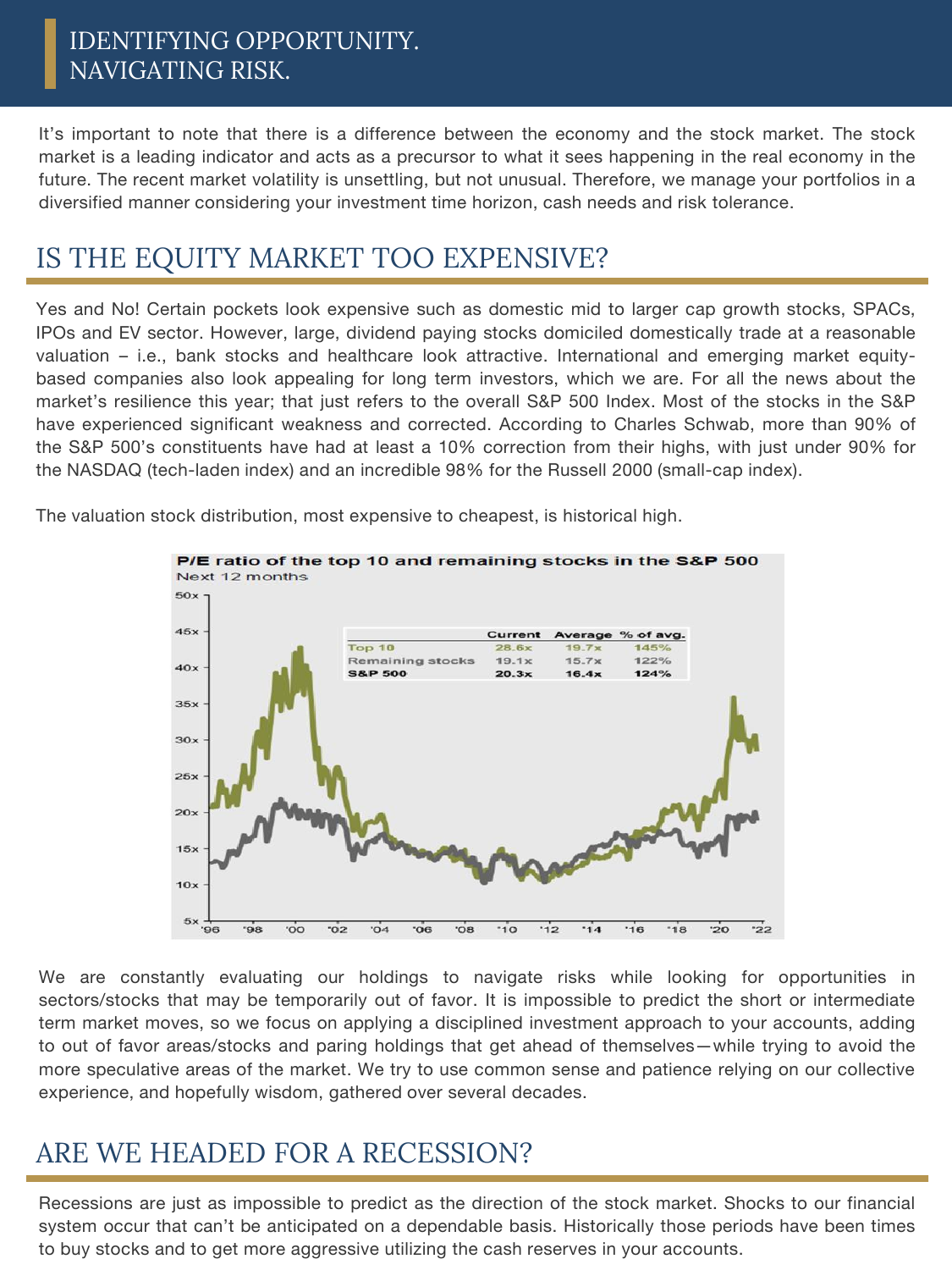# WHAT ARE WE DOING TO PROTECT & GROW ASSETS?

Shorepoint has positioned client accounts more defensively of late partly by increasing cash to our highest level in 12 years. The market has continued higher, making our defensive posture less than perfect. However, having some dry powder to invest seems prudent considering the level of uncertainty in the economy and financial markets. We have learned that the pain of loss is greater than the euphoria of gains. The preservation of capital is a key objective for us. As Warren Buffett says, when hamburgers go on sale, the Buffett family buys hamburgers. We stand ready to take advantage of market opportunities.

# WHAT ABOUT INFLATION'S IMPACT?

Financial markets continue to be concerned about higher inflation. Consumer prices increased 5.3% in August, which was the second-largest annual increase since August 2008. So far, companies have posted strong profits despite rising raw material and labor costs. Going forward, it will be difficult for companies to maintain that momentum given lingering supply chain disruptions and labor shortages. According to FactSet, 224 companies mentioned inflation on their second quarter earnings calls, the highest number since 2010.



Is 5% inflation "transitory" or will it fall back below the pre-pandemic level towards the Federal Reserve's 2% target? We think it will fall somewhere in the middle, as higher productivity driven by technology adoption offsets current inflation pressures. We have added a short-term inflation protected security as appropriate to your accounts funded by reducing some of our traditional bond investments. One positive of higher inflation is that social security benefits will increase by 5.9% in 2022, the largest increase since the 1980's. Higher inflation and interest rates aren't necessarily a bad thing for the equity market. Equities have historically been an effective hedge against inflation, better than either gold or bonds.